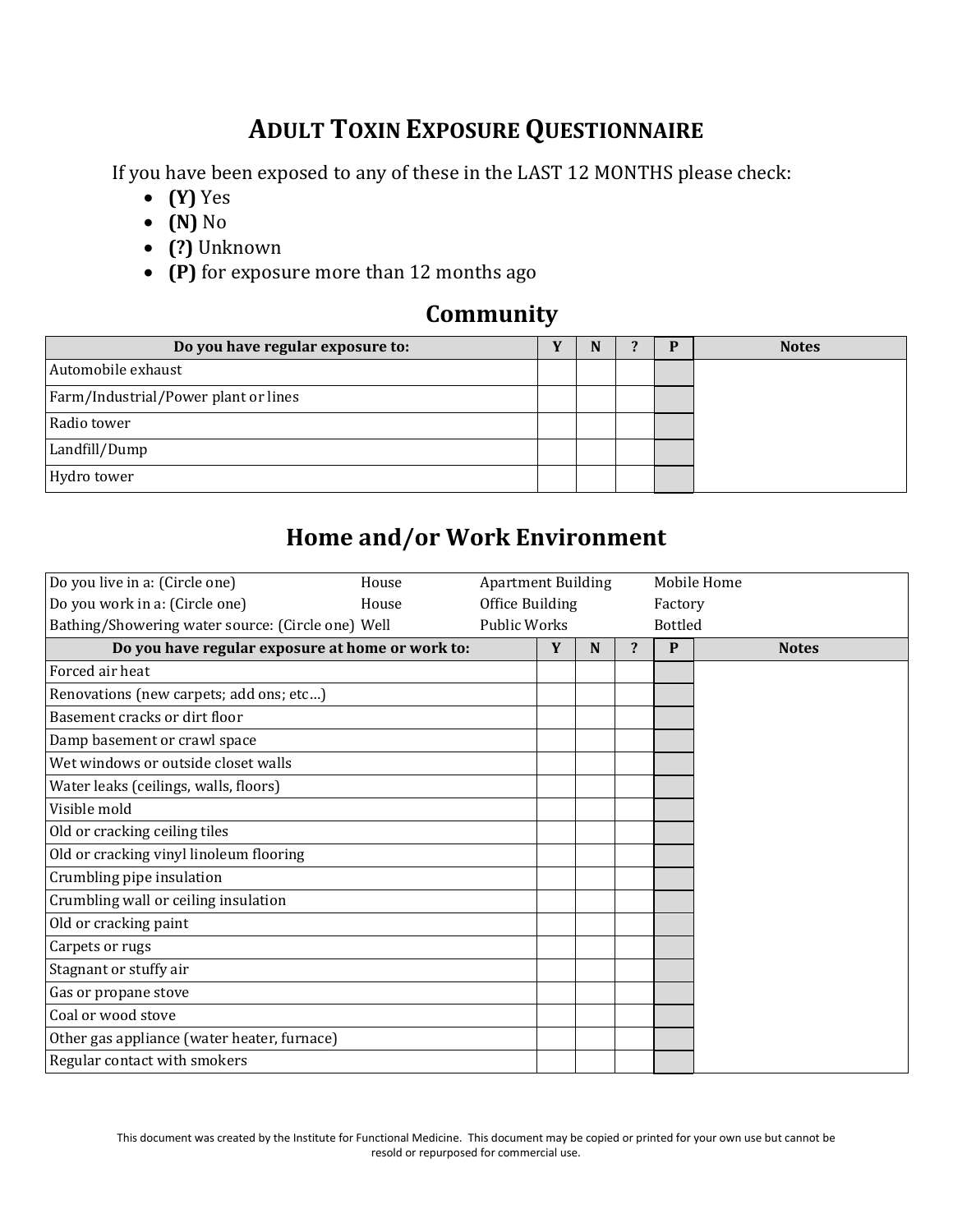| Do you have regular exposure to:           | v | N |  | <b>Notes</b> |
|--------------------------------------------|---|---|--|--------------|
| Pesticides or herbicides                   |   |   |  |              |
| Harsh chemicals (varnish, glue, gas, acid) |   |   |  |              |
| <b>Welding or soldering</b>                |   |   |  |              |
| Metals (Lead, Mercury, etc)                |   |   |  |              |
| Paints                                     |   |   |  |              |
| Photo developing / Dark room               |   |   |  |              |
| Airplane travel                            |   |   |  |              |
| Cleaning chemicals                         |   |   |  |              |

## **Personal-Diet**

| Drinking/Cooking water source:<br>Well<br><b>Public Works</b><br>Caffeine?<br>What kind:<br>How Much: | <b>Bottled</b><br>Filtered |             |                         |              |              |
|-------------------------------------------------------------------------------------------------------|----------------------------|-------------|-------------------------|--------------|--------------|
| Do you regularly eat:                                                                                 | Y                          | N           | $\overline{\mathbf{?}}$ | P            | <b>Notes</b> |
| Fish (fresh, frozen, canned, etc.)                                                                    |                            |             |                         |              |              |
| Artificial sweeteners (Circle one): NutraSweet, Equal, Aspartame, Splenda                             |                            |             |                         |              |              |
| Alcohol                                                                                               |                            |             |                         |              |              |
| Animal products                                                                                       |                            |             |                         |              |              |
| How often?<br>$\bullet$                                                                               |                            |             |                         |              |              |
| What percentage of your animal product is organic?                                                    |                            |             |                         |              |              |
| Do you wash your produce                                                                              |                            |             |                         |              |              |
| What percentage of your produce is organic?                                                           |                            |             |                         |              |              |
| Deep fat fried foods                                                                                  |                            |             |                         |              |              |
| Sodas, juices, drinks containing High Fructose Corn Syrup - how many per day?                         |                            |             |                         |              |              |
| Do you have:                                                                                          |                            |             | $\overline{\mathbf{?}}$ | $\mathbf{P}$ |              |
| Allergies                                                                                             |                            |             |                         |              |              |
| Sensitivity to smells (gas, perfume, paint, etc)                                                      |                            |             |                         |              |              |
| Artificial materials in the body (implants, pins, joints, etc)                                        |                            |             |                         |              |              |
| Immunizations                                                                                         |                            |             |                         |              |              |
| Have you ever:                                                                                        | Y                          | $\mathbf N$ | $\overline{\mathbf{?}}$ |              |              |
| Used tobacco                                                                                          |                            |             |                         |              |              |
| Experimented with recreational drugs                                                                  |                            |             |                         |              |              |
| Led a high stress lifestyle                                                                           |                            |             |                         |              |              |
| Experienced a stressful or traumatic event                                                            |                            |             |                         |              |              |
| Been under anesthesia                                                                                 |                            |             |                         |              |              |
| Had an illness during foreign travel                                                                  |                            |             |                         |              |              |
| Had an illness while camping or hiking                                                                |                            |             |                         |              |              |
| Had food poisoning                                                                                    |                            |             |                         |              |              |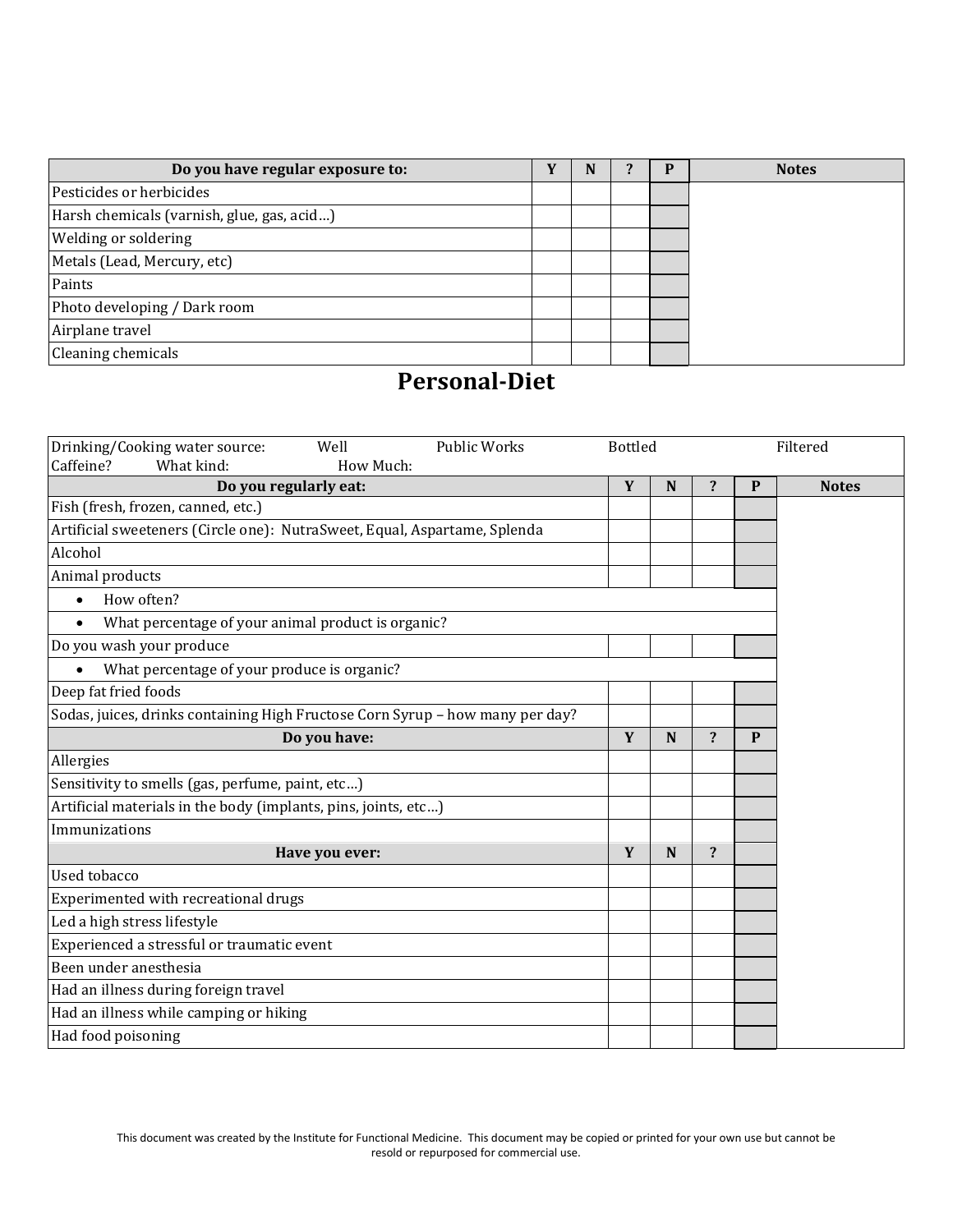## **Dental**

|                                                                    | N | <b>Notes</b> |
|--------------------------------------------------------------------|---|--------------|
| Do you currently have amalgam fillings or caps?                    |   |              |
| How many amalgam fillings do you have now?                         |   |              |
| Have you removed or lost dental fillings or caps?                  |   |              |
| Did you have fillings as a child?                                  |   |              |
| How many fillings did you have?                                    |   |              |
| Did you have your Wisdom teeth removed?                            |   |              |
| At what age?                                                       |   |              |
| Any complications such as dry socket or abscesses?                 |   |              |
| Do you have any root canal treated teeth?                          |   |              |
| How many and when were they placed?                                |   |              |
| Did your mother have dental fillings prior to giving birth to you? |   |              |
| During her pregnancy with you?                                     |   |              |
| Other:                                                             |   |              |

Please list all **PRESCRIPTION** or **OVER THE COUNTER** medications you currently take on a regular basis, including birth control pills and allergy injections:

| Name of medication | Dose (mg, ML, IU) | How often do you<br>take it? | How long have<br>you taken it? | If you have side effects,<br>please specify |
|--------------------|-------------------|------------------------------|--------------------------------|---------------------------------------------|
|                    |                   |                              |                                |                                             |
|                    |                   |                              |                                |                                             |
|                    |                   |                              |                                |                                             |
|                    |                   |                              |                                |                                             |

#### Please list all **VITAMINS/MINERALS**, **HERBS**, or **OTHER SUPPLEMENTS** you

currently take on a regular basis:

| Name of supplement | Dose (mg, ML, IU) | How often do you<br>take it? | How long have<br>you taken it? | If you have side effects,<br>please specify |
|--------------------|-------------------|------------------------------|--------------------------------|---------------------------------------------|
|                    |                   |                              |                                |                                             |
|                    |                   |                              |                                |                                             |
|                    |                   |                              |                                |                                             |
|                    |                   |                              |                                |                                             |

**Drug Adverse Reactions:** Please list ANY medication / anesthetics / immunizations you have had to stop taking because of side effects or allergic reactions:

| Name of medication/ | Type of side effects or allergic reaction that caused you to stop it | Age | Year |
|---------------------|----------------------------------------------------------------------|-----|------|
|                     |                                                                      |     |      |

This document was created by the Institute for Functional Medicine. This document may be copied or printed for your own use but cannot be resold or repurposed for commercial use.